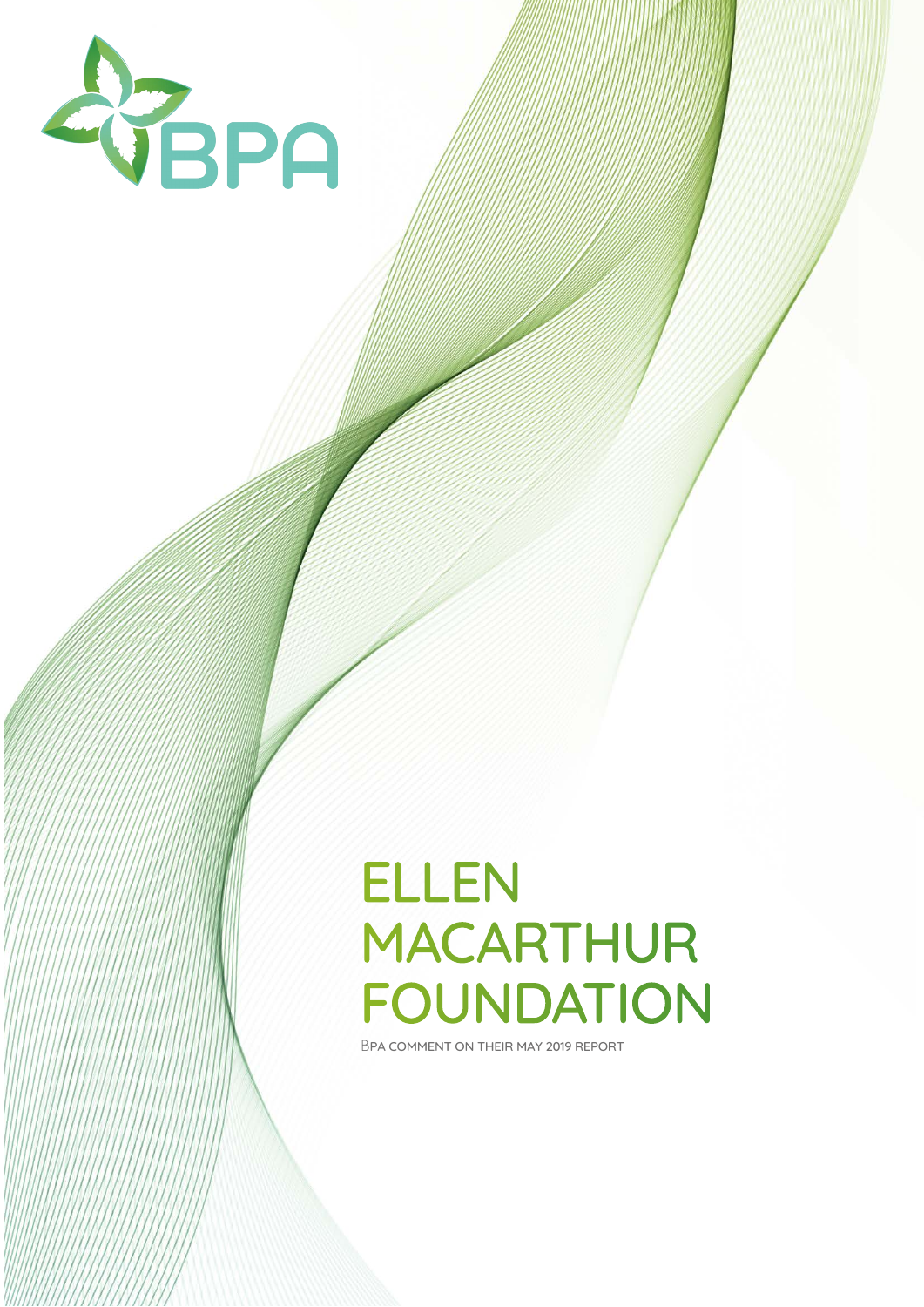The Ellen MacArthur Foundation (EMF) used to say that oxo-bio plastic simply fragmented, but they no longer say that. They admit in their May 2019 report that "oxo-degradable" plastics (they mean oxo-biodegradable plastics) are manufactured so that they can degrade faster than conventional plastics and that they do become biodegradable, but they say that "it is not yet possible accurately to predict the duration of the biodegradation for such plastics.

It never will be possible, for the reasons mentioned below, and for that reason a broad indication only can be given as to timescale. It is however possible to say with certainty that at any given time and place in the open environment an oxo-biodegradable plastic item will become biodegradable significantly more quickly than an ordinary plastic item. That is the point. - Do we want ordinary plastic which can lie or float around for decades, or oxobiodegradable plastic which will be recycled back into nature much more quickly? Of course, we don't want plastic in the sea at all, but that is not the present reality.

The author of the MacArthur Report is not a polymer scientist, nor even qualified in chemistry.

### **The Plastics Problem**

Plastic is immensely useful and is the best way to prevent food wastage and sickness, by protecting our food from contamination and damage<sup>1</sup> - but there is one fundamental problem – that if it gets into the open environment as litter it will lie and float around for decades, and perhaps 100 years. That is the reason why there is so much opposition to plastic, but it is now possible to solve this problem by redesigning the plastic itself, with oxo-biodegradable technology.

Plastic waste has been identified as a serious environmental problem by many governments around the world, and measures have been proposed for reducing the amount of plastic in use and for redesigning and recycling plastic products. These are laudable aims and we support them, but it is wholly unrealistic to think that these measures are soon going to prevent all plastic waste getting into the open environment, even in the developed world.

La Tribune reported on 7th June 2019 that 600,000 tonnes of plastic are being dumped by 22 countries in the Mediterranean Sea every year, and the situation is even more alarming at global level, with 8 million tonnes ending up in the sea each year. This plastic will rapidly fragment into microplastics which can lie or float around for many decades, and banning peripheral items like drinking straws, cotton buds, and microplastics in cosmetics, is not going to solve the problem. A substantial amount of plastic will continue to get into the open environment from which it cannot realistically be collected, and it is this fraction of plastic waste for which most governments have no answer.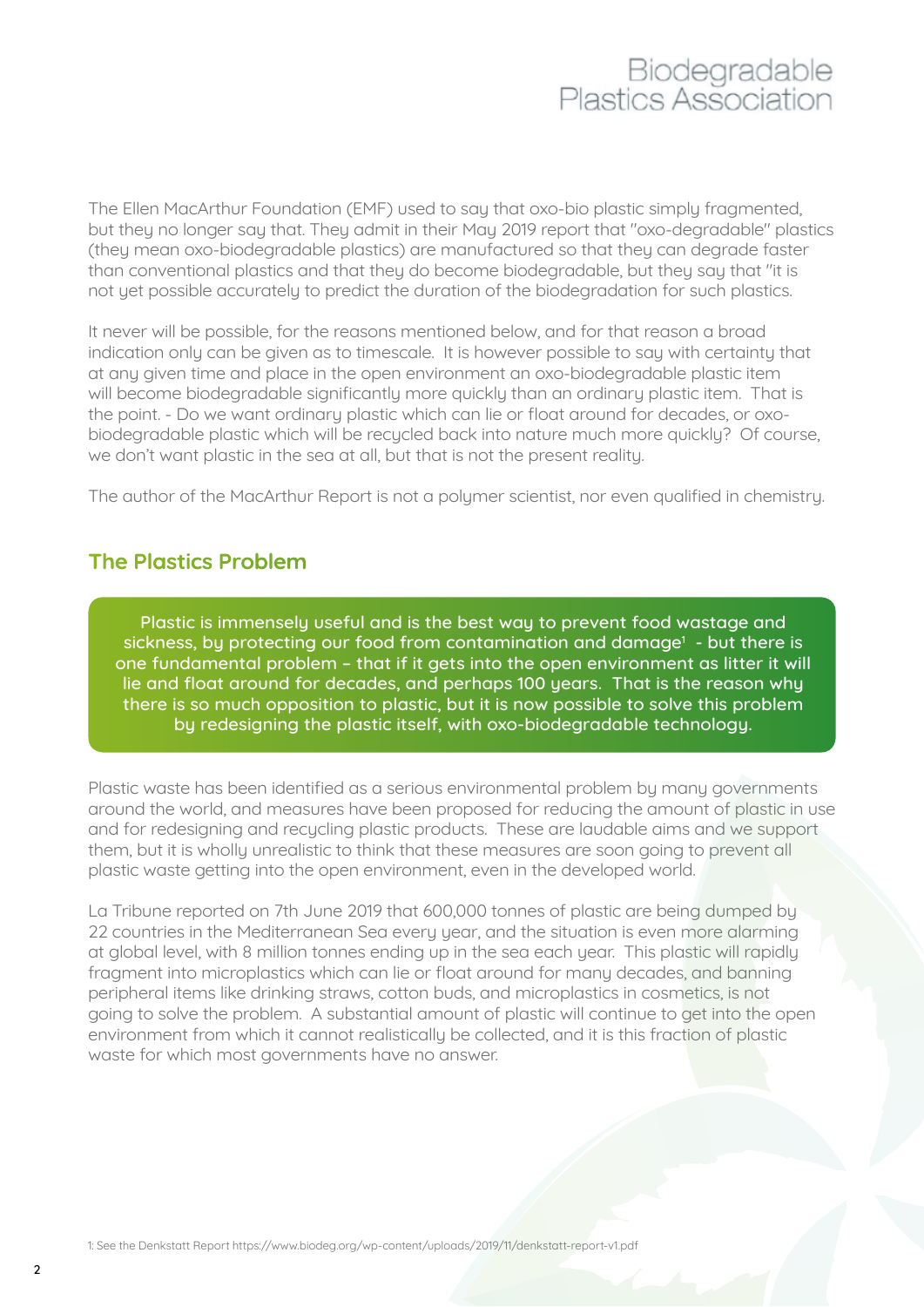#### **Innovation**

Fortunately, the very scientists who developed plastics have been working for more than 30 years to upgrade plastic products so that they remain fit for purpose but will become biodegradable if discarded at the end of their useful life, and will then be recycled back into nature by bacteria and fungi much more quickly than ordinary plastic. Their efforts have resulted in a technology which has become known as oxo-biodegradable (or oxo-bio) plastic. This is essentially environmental insurance, which automatically removes unwanted plastic if it becomes litter.

#### The only environmental conditions necessary for oxo-biodegradation are oxygen and bacteria, both of which are ubiquitous in the open environment.

Oxo-biodegradable plastics are not intended to replace litter control, but to deal with the consequences of failure to control litter on the surface of land or water. They are designed to be inert in landfill, because biodegradation of anuthing in angerobic conditions generates methane.

It is said by EMF that oxo-bio plastic packaging is - by its very design - not meant for longterm reusable applications. This is correct. It is meant for packaging which might become litter, and which is not normally reusable. This does not for example include PET bottles, which are worth collecting. Oxo-bio technology is not employed in products intended for high value uses; it is intended for short-life products of the kind that are prone to littering.

Oxo-biodegradable plastic products are made from ordinary polyethylene or polypropylene. They are made in the same way as normal plastic, but the manufacturer adds a catalyst which accelerates a change in the molecular structure soon after its useful life has expired so that it ceases to be a plastic. This type of plastic can therefore be made by ordinary plastics factories at little or no extra cost. It places a much lower burden on fossil resources than cropbased plastic, because it is made from ethylene, a by-product of refining oil for fuels, most of which would otherwise be wasted.

#### A Life-cycle Assessment by Intertek in May 2012<sup>2</sup> confirmed that oxo-biodegradable plastic had the best LCA of all materials used for making carrier bag and bread bags.

One would expect organisations such as EMF, dedicated to protecting the environment, to want to work with the oxo-bio industru and other suitably qualified experts, to understand the technology and campaign for it to be used as an alternative to ordinary plastic. They should not be asking themselves "is oxo-bio plastic good for the environment" but "is oxo-bio plastic better for the environment than ordinary plastic?"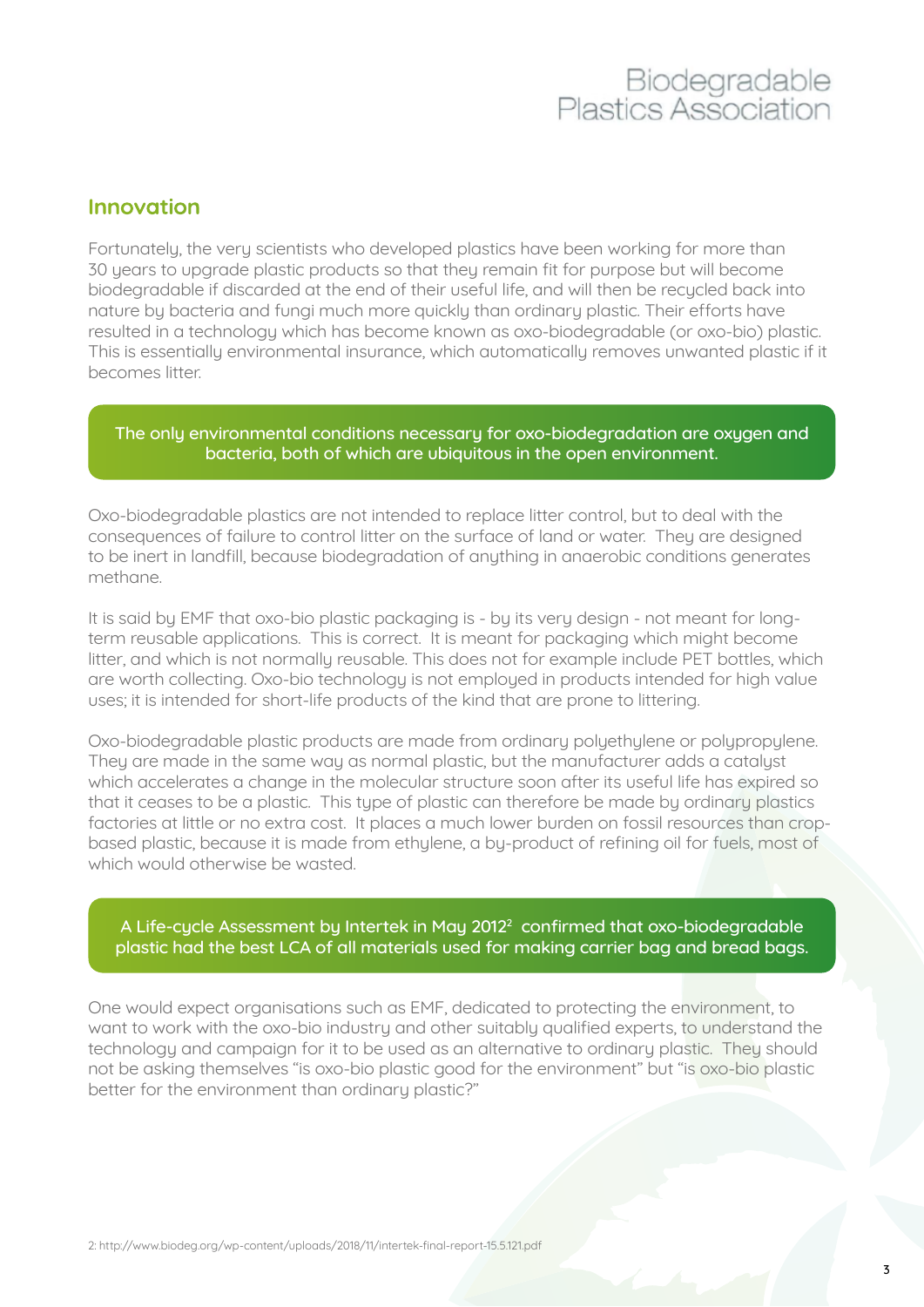### **Confusion**

It is said by EMF that "Oxo-degradable plastics and similar materials are marketed and referred to in different ways, including oxo-biodegradable, photo/thermo-degradable, oxo-fragmentable or pro-oxidant additive containing plastics - a terminology we believe may confuse consumers, policymakers and companies."

So as to avoid further confusion it should be noted that oxo-bio plastic is not made from food-crops such as corn-starch. Those are hydro-biodegradable plastics (often misleadingly described as "compostable" plastics), which are not a solution to plastic litter, and are unsuitable for everyday use for 19 reasons<sup>3</sup>. .

#### We agree that there is a need for clarity, and oxo-biodegradable plastics should be referred to as such. Policymakers and commentators should stop referring to oxo-biodegradable plastics as "oxo-degradable," "photo/thermo-degradable," "oxo-fragmentable," or "pro-oxidant additive-containing" plastics.

EMF themselves create confusion by failing to distinguish between oxo-degradable plastic (which fragments but does not biodegrade except over a very long time) and oxobiodegradable plastic (which has a different chemical structure and becomes biodegradable much more quickly).

They say that unless otherwise stated, all references to oxo-degradable plastics are deemed to refer to oxo-degradable and oxo-biodegradable plastics. This is misleading because these two types of plastic have fundamentally different characteristics and cannot be treated alike. They cite (but then forget) the CEN definition of oxo-biodegradation as "degradation resulting from oxidative and cell-mediated phenomena, either simultaneously or successively."

The distinction between degradation (the abiotic phase) and biodegradation (the biotic phase) is crucial. These two steps involving first the oxidation and breakdown of the polymer, and then the consumption of the oxidized residues by microorganisms, occur continuously during the process of degradation.

Further confusion is caused by including a discussion of compostable plastics in a report on oxo-bio plastic, when it is well-known that oxo-bio plastics are not marketed for composting, and are not designed to comply with the standards for compostable plastics such as EN13432 and ASTM D6400. Further confusion is caused by including in a report on oxo plastics enzymatic plastics, which are neither oxo-degradable nor oxo-biodegradable.

As to oxo-biodegradable plastics, it is said that there are "claims that such plastics, when they end up in land or aquatic environments, degrade into harmless residues within a period ranging from a few months to several years." These claims are correct, and the difference in timescale results from the formulation of the plastic product (some are designed to degrade faster than others) and the conditions in the environment where they are lying or floating (sunlight and heat will accelerate the process but are not essential).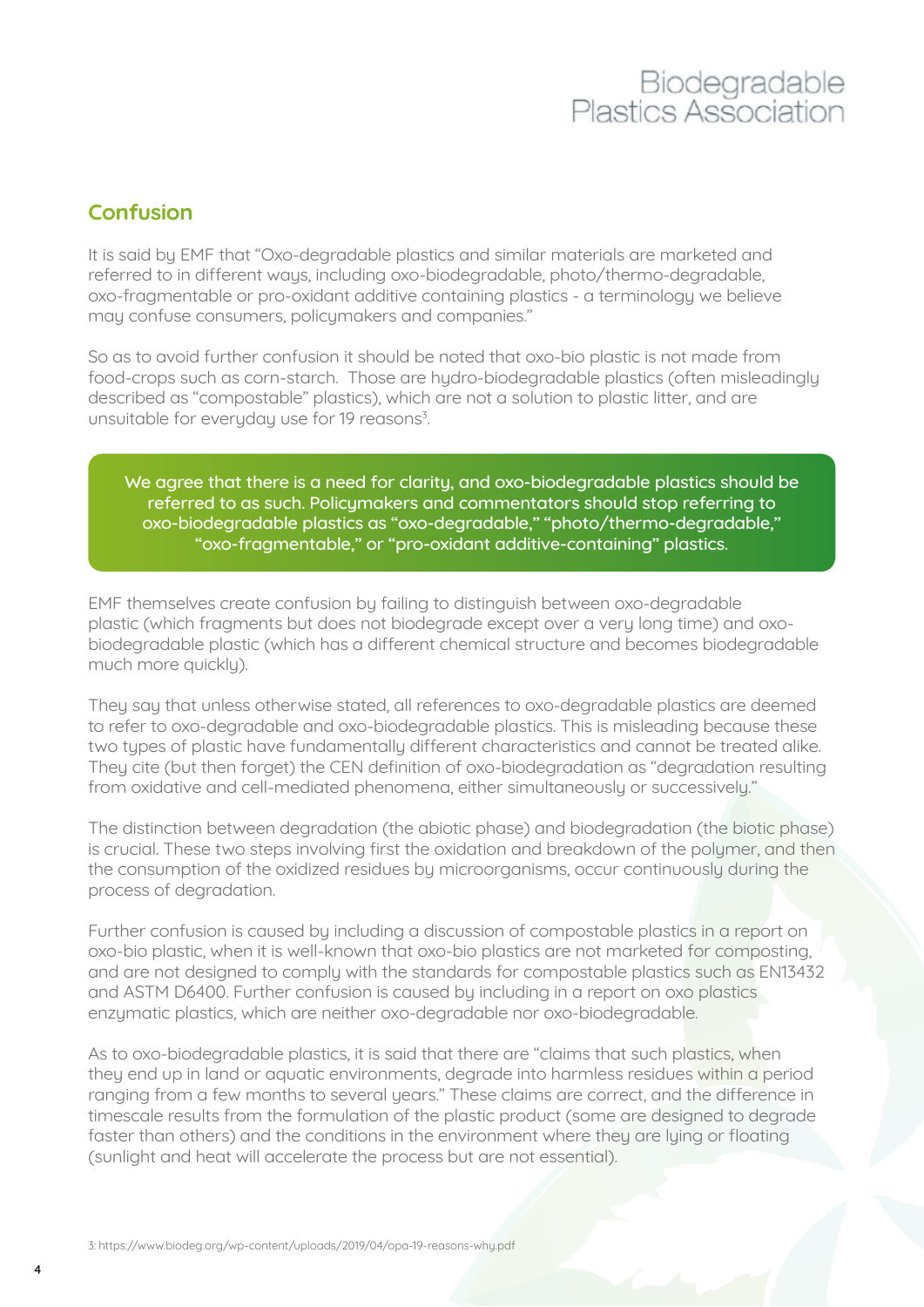#### Polyethylene and polypropylene, have a specific gravity less than 1, so they will float on the surface.

It is said by EMF that fragmentation should then accelerate the process of biodegradation i.e. the breakdown triggered by microorganisms into naturally-occurring molecules such as carbon dioxide and water, but the speed of this biodegradation process depends on multiple criteria. These criteria include the fragment size, the quantity of additives, and the environmental conditions to which the material is subjected. This is partly correct, but it is not fragmentation into small pieces which makes the material available to micro-organisms, it is the reduction of the molecular weight of the fragments. Also, the rate of degradation does not depend on the quantity of additives, but the balance within the additive between prodegradants and stabilisers.

According to EMF "During this time evidence suggests that fragments from oxo-degradable plastics contribute to microplastic pollution and this poses an environmental risk, particularly in the ocean." In fact, after studying oxo-bio technology for ten months the European Chemicals Agency said that they were not convinced that microplastics are formed. However, even if microplastics were formed, this is not a good reason to be opposed to oxo-bio plastics, because it is known that the conventional plastics which they are designed to replace, will without doubt fragment and contribute to much more persistent microplastic pollution, which poses a greater environmental risk, particularly in the ocean.

Oxo-biodegradable plastic is expected to degrade and biodegrade "over a time-scale short enough for particles not to accumulate in ecosustems." Clearly oxo-biodegradable plastic products cannot be designed to degrade instantly, for they would have no useful life, but they are designed to degrade and biodegrade much more quickly than conventional plastics so that there is a much shorter dwell-time for any particles to accumulate in eco-systems.

#### In fact, if oxo-bio plastics had been brought into use even a few years ago the enormous ocean garbage patches would not have accumulated, and the plastic would have biodegraded and returned to nature.

It is known that conventional plastic fragments do not even become biodegradable for many decades. No government has ever defined what they mean by "a reasonable timescale" but they understand that oxo-bio plastic takes a much shorter time than ordinary plastic.

EMF say that they are not sure that oxo-bio plastic will fully biodegrade, but they know that it is much more likely to fully biodegrade than ordinary plastic. We have seen no reasons (and EMF do not give any) why, once biodegradation has commenced, it should not continue until it is complete.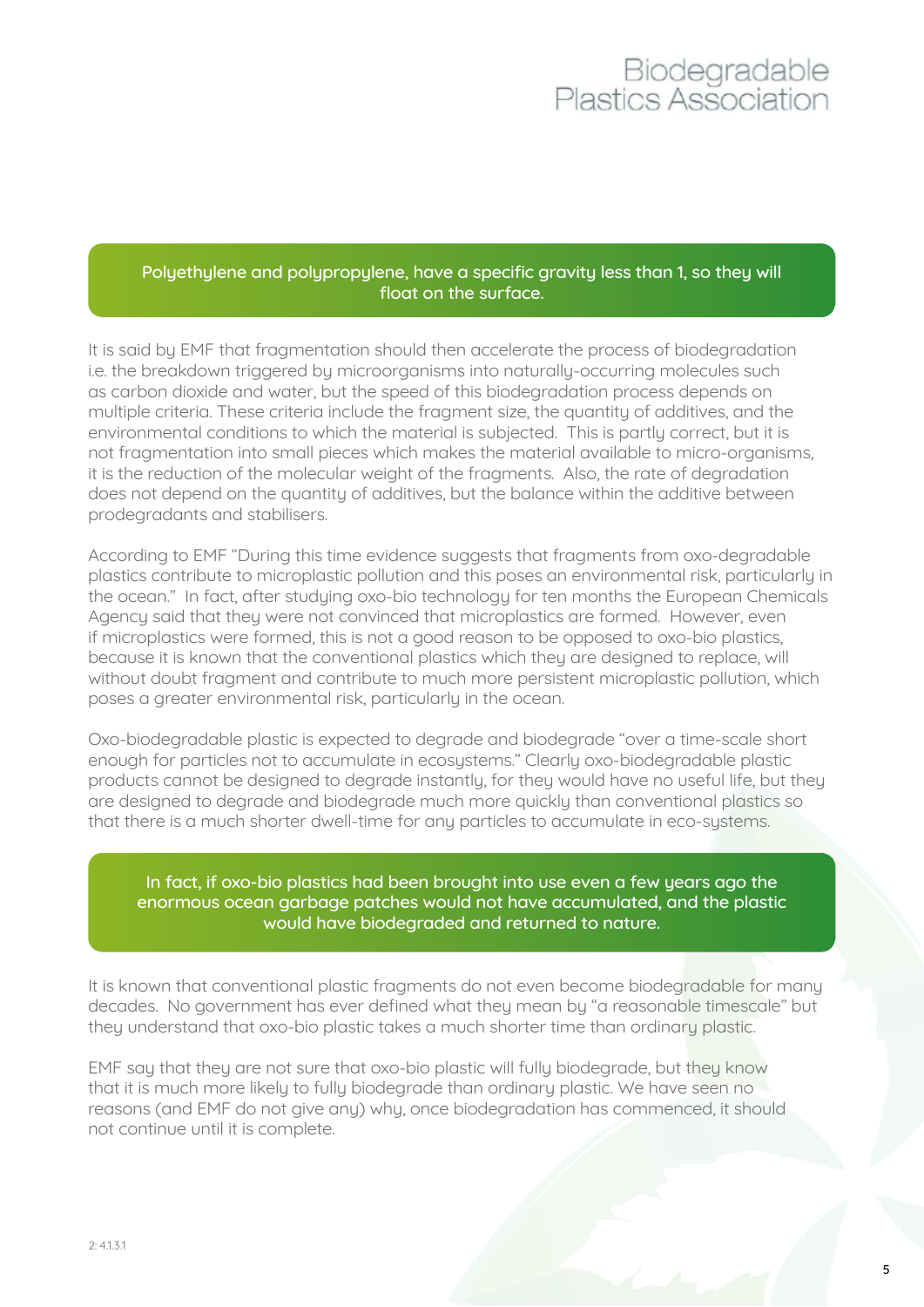#### **The Scientific Evidence**

EMF cite a large number of reports, but as a general point, we have found that reports and literature-reviews by researchers who are not experts in oxo-biodegradable technology show a lack of understanding of the mechanism by which oxobiodegradable plastics acquire biodegradability, and the function of the stabilisation package. This leads to testing in conditions, and according to standards, inappropriate for oxo-biodegradable plastics.

For example, failure to run the TIER 1 test in ASTM D6954; or failure to run that test until the TE[%] < 5% or Mw < 5000 Da; or testing under anaerobic conditions, or failure to understand that the product contains stabilisers which delay the onset of degradation, means that their attempt to study oxo-biodegradation is often ineffective.

A case in point is the 2015 Michigan State University Report by Selke et al on which an OPA member-company commented at the time<sup>4</sup>.

Another case in point is the 2007 Chico report. The author does not mention the source of "oxo-degradable LDPE" used in the tests, while other materials are clearly described and the source specified. It is not therefore known which OBP masterbatch was used, in which concentration, and with which stabilization package. One cannot therefore judge the performance for which it was designed, nor even be sure that it was oxo-biodegradable plastic at all. In addition, the Chico report makes the statement: "LDPE with additive is not biodegradable as it does not meet the requirements of ASTM D-6400". This is irrelevant, as D6400 is a standard for biodegradation in the special conditions found in industrial composting, and not for biodegradability in the open environment for which oxo-bio plastic is designed. The relevant standard for OBP is ASTM D6954.

The material studied by Chico was not abiotically degraded, as required by Tier 1 of D-6954 as a first, critical step, and it is not therefore surprising that subsequent attempts to measure biodegradation according to ASTM D-5338 showed poor results. Further, testing the material in anaerobic conditions shows a fundamental misunderstanding of the technology, as it is axiomatic that oxygen is required. Finally, the Chico experiments cannot have been properly designed and/or performed, as even the Kraft paper control, PLA lids, sugar cane lids, corn starch trash bags, and Ecoflex bags showed no fragmentation after 60 days.

The 2015 UNEP report<sup>5</sup> does not show that oxo-degradable plastics simply fragment into small pieces including microplastics. Indeed it admits that they may be utilised by micro-organisms, but questions the rate and extent (to which we have referred above). Further, this report is not based on original experimental work and the author is a geologist rather than a polymer scientist. The micro-particles of plastics found in the oceans were from ordinary plastics.

4: http://www.biodeg.org/MSU%20Reponse%2024.4.15.pdf

5: For OPA comment see https://www.symphonyenvironmental.com/resource/opa-comment-on-unep-report/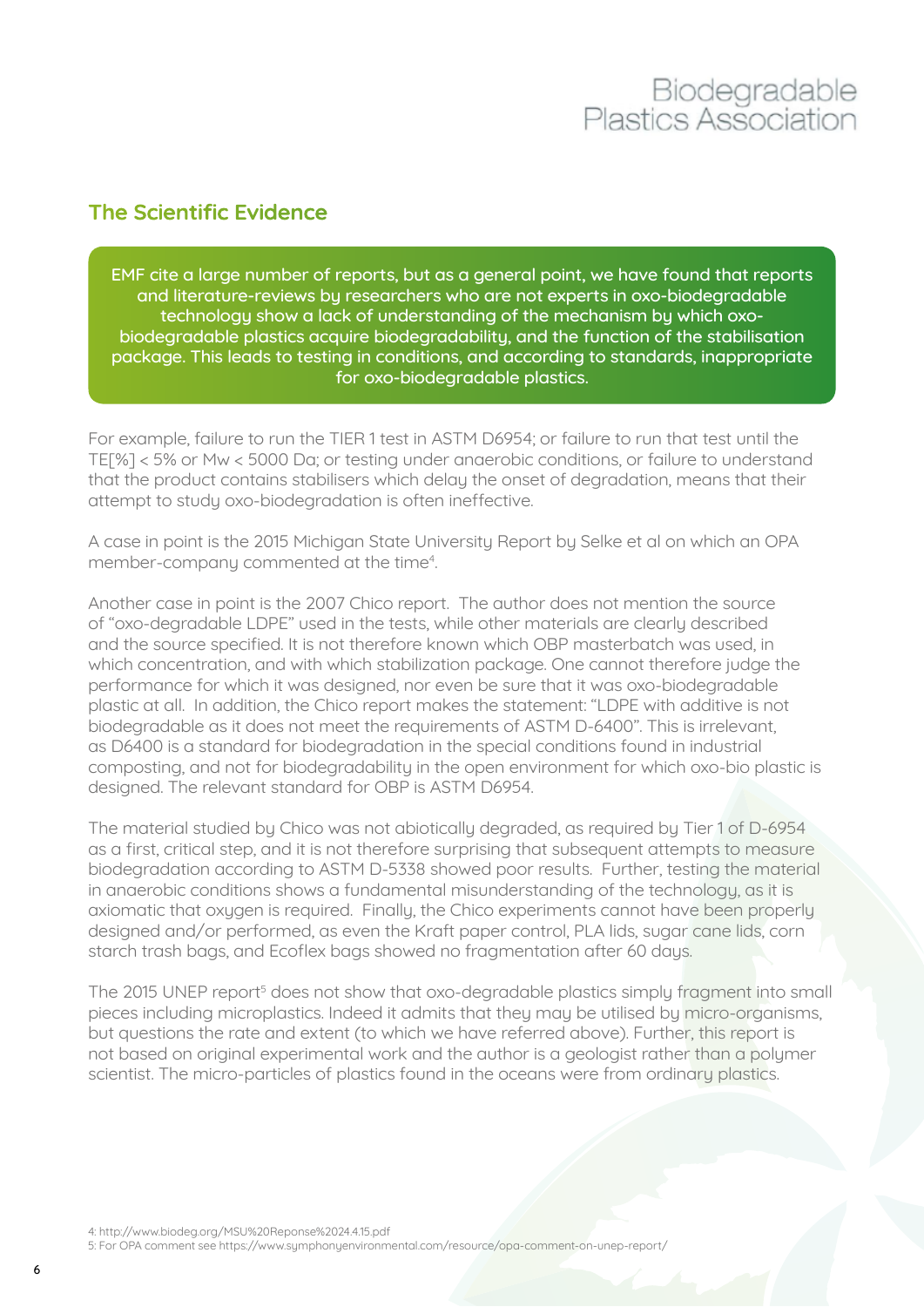Another case in point is the recent experiments at Plymouth University<sup>6</sup> by marine biologists. If the researchers had been polymer scientists who understood the process of abiotic degradation they would have understood that an oxo-biodegradable shopping bag contains stabilisers to give the product a useful service life and which would have delayed the onset of abiotic degradation of the bag. Simply to say that it had not degraded after two years gives a false impression.

The researchers at Plymouth should also have understood that oxo-biodegradable bags are intended to degrade if they become litter in the open environment on land or sea with an abundance of oxygen and usually exposed to sunlight, and that the experiment they performed was not therefore a fair test. This is because they had submerged it in a dark environment under a pontoon.

EMF say that "oxo-degradable plastics left in the open environment, in the UK, degrade to small fragments in two to five years, and they will still remain visible as litter before they start to fragment." What they do not say is that ordinary plastic will degrade to small fragments and will remain visible for very much longer before they become biodegradable.

The biodegradability of oxo-biodegradable polymers has been extensively studied and reviewed in scientific articles (e.g. Ammala et al., 2011; Koutny et al., 2006a; Singh and UK - 617509644.1 5; Sharma, 2008. Albertsson and Karlsson, 1980; Chiellini et al., 2006; Jakubowicz et al.,2006; Ojeda et al., 2011Albertsson et al., 1987; Bonhomme et al., 2003; Corti et al., 2010; Jakubowicz et al., 2011).

According to Gewert et al<sup>7</sup> "Abiotic degradation produces carbonyl groups that increase the hydrophilicity of the polymer and thus increase its availability for biodegradation".

**Dussud et al<sup>8</sup>** compared three polyethylene-based polymers, with similar surface roughness, and observed increase in oxidation and hudrophilicity brought about by the inclusion of a prodegradant additive and then by oxidative degradation, which is a clear factor in the ability of organisms to colonize the material. During these experiments, the degree of colonisation (cell count) is not only an indication of the ability of microorganisms to physically populate the surface of the material, but is also influenced by each material's ability to act as a source of nutrients for the microorganisms.

Eyheraguibel et al<sup>9</sup> identified the products of degradation facilitated by a prodegradant additive in an OBP as oxidised oligomers. The characterisation of the oligomers, before and after exposure to the bacterial strain R. rhodochorus, provides insight into the oligomeric products of polyolefin degradation and their biodegradability. The paper demonstrates that after sufficient molecular weight reduction, the oligomers are soluble in water and that the most and undergo near-total biodegradation: 60% biodegradation after only four days, up to 95% after 240 days.

6: For OPA comment see https://www.biodeg.org/wp-content/uploads/2019/11/opa-comments-on-plymouth-10.pdf

7: Environ. Sci.: Processes Impacts, 2015, 17, 1513

8: Frontiers in Microbiology 1 July 2018 Vol. 9,1571

9: Chemosphere 184 (2017) 366e374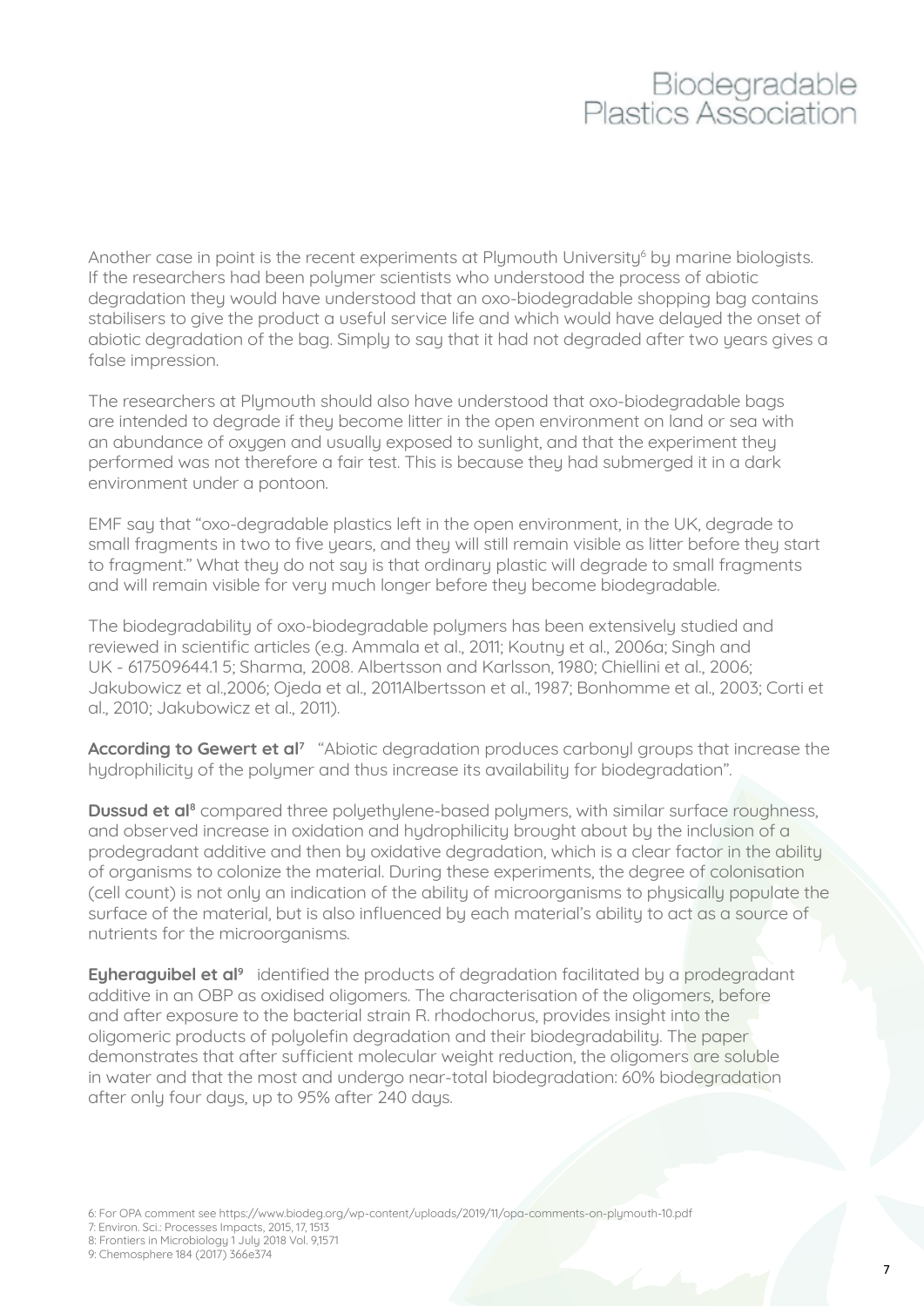Arraez et al<sup>10</sup> say "The design of materials with the ability to degrade once their service life has finished is one of the industrial approaches to face the problems of accumulation of plastic wastes in the environment. The purpose of such process is to generate chemical changes in the polymer structure as a result of oxidation in air. This is achieved by using special additives called pro-oxidant/pro-degradants (oxo additives) consisting of organic salts of metals …. The degradation process induced by the incorporation of oxo additives in polymers is called oxo-biodegradation and is defined as the process of transforming complex molecules into simpler elements from oxidation reactions that promote the cleavage of the chemical bonds, the incorporation of polar groups, and the reduction in molecular weight in polymer chains favouring their interaction with microorganisms in the environment, transforming them into bio-assimilable materials. Microorganisms such as bacteria fungi and algae use the oxidation products of the polymer chains as carbon sources resulting in the formation of carbon dioxide, water, and biomass."

In August 2019 **Queen Mary University London** published a report, the main findings of which were<sup>11</sup> that:

- Oxo-Biodegradable plastic demonstrated up to 90 times more biodegradation than conventional plastic, when aged for the same period of time.
- The degraded material was biodegraded by bacteria found in soil and marine environments.
- Molecular-weight reduction is a critical factor in the rate and extent of biodegradation, showing that biodegradability increases as molecular-weight reduces.
- The use of a prodegradant catalyst such as that in a d2w masterbatch, caused a rapid reduction of molecular-weight.
- The plastic samples tested for biodegradation were abiotically degraded under both real life and laboratory conditions.

**The most recent independent review of the scientific evidence12 is by Peter Susman QC, a former Deputy Judge of the High Court in England. He found that oxo-biodegradable plastic:** 

- does facilitate the ultimate biodegradation of plastics in air or seawater by bacteria, fungi or algae, within a reasonable time, so as to cause the plastic to cease to exist as such, far sooner than ordinary plastics, without causing any toxicity;
- that "the benefit is obvious of reducing future contributions to the scourge of plastic pollution of land and sea";
- EMF often cite European Bioplastics, SPI Bioplastics Council, European Plastics Converters, • that oxo-biodegradable technology is compatible with composting and recycling.

10: J. APPL. POLYM. SCI. 2017, DOI: 10.1002/APP.46088

11: https://www.symphonyenvironmental.com/resource/queen-mary-university-london-publishes-positive-study-on-biodegradable-plastic/ 12: http://www.biodeg.org/wp-content/uploads/2018/11/15-page-written-opinion.pdf Also available in French and Spanish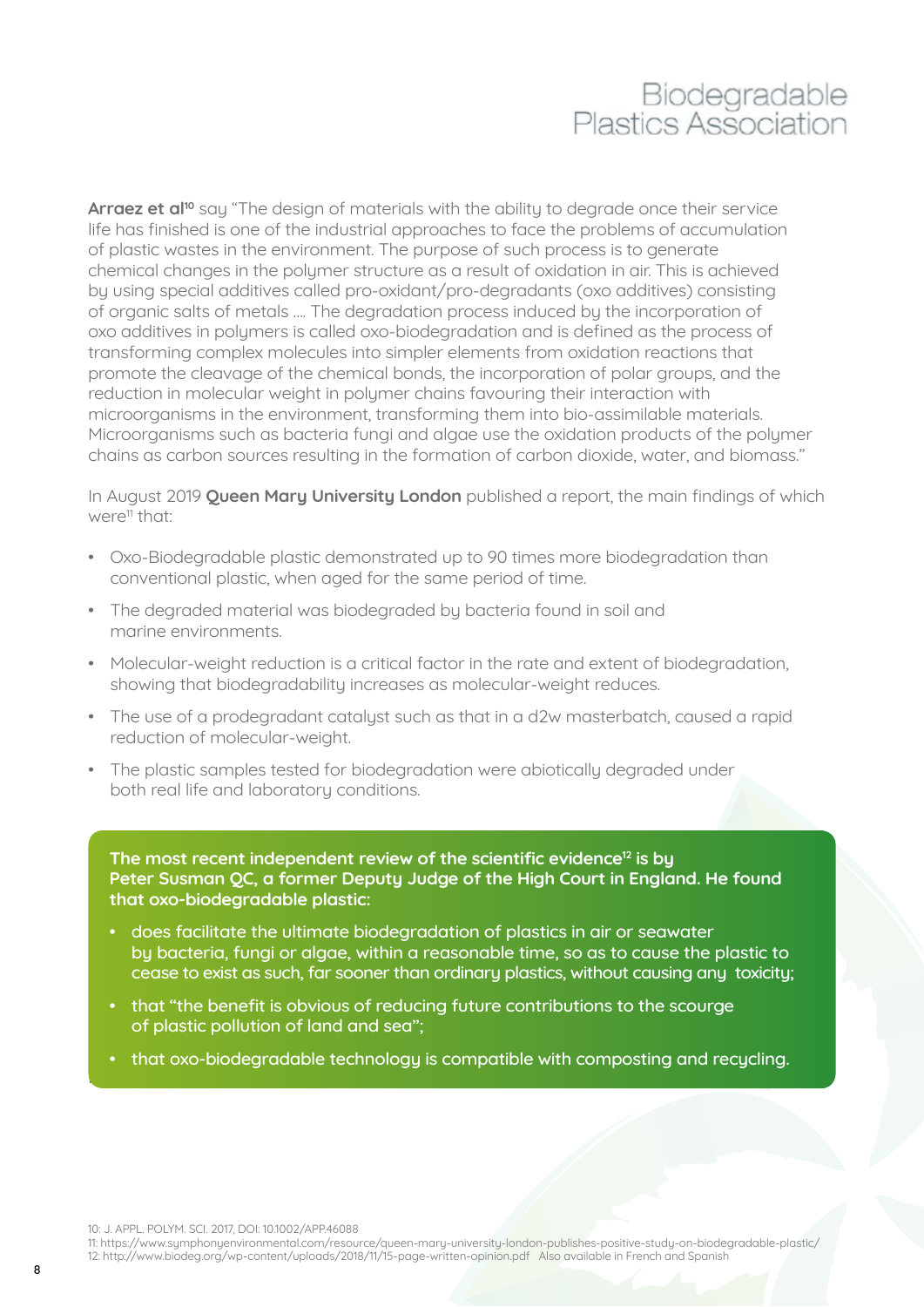EMF often cite European Bioplastics, SPI Bioplastics Council, European Plastics Converters, Biodegradable Products Institute, and Sustainable Packaging Coalition as authorities, without making clear, contrary to FTC Claim 260.6(e) Example 2, that these are trade organisations supporting commercial products in competition with oxo-biodegradable plastic. By contrast, EMF did not cite any of the peer reviewed scientific publications published in 2017 and 2018 considered by **Peter Susman QC.** 

In particular they fail to cite the evidence from **Professor Ignacy Jakubowicz,13** which EMF had itself requested, that "The degradation process is not only a fragmentation, but is an entire change of the material from a high molecular weight polymer, to monomeric and oligomeric fragments, and from hydrocarbon molecules to oxygen-containing molecules which can be bioassimilated." They are then recycled back into nature by the naturally-occurring microorganisms. This point is absolutely crucial to an understanding of OBP.

According to **Dr. Graham Swift, Vice-chairman of the ASTM Technical Committee on Biodegradable Plastics14** Oxo-biodegradable plastics have been known and used commercially for over half a century. They were developed by the scientists who had developed conventional plastics, who found a way to render ordinary plastic susceptible to controlled oxidative degradation, by using catalysis to produce simple hydrophilic compounds, many known and recognized as biodegradable in widely disparate aerobic environments."

"It has been my experience that results from laboratory testing are very likely to be reproduced in the real world. I can see no cause for concern that they would not, and have seen no evidence that they have not. In particular I do not consider that persistent plastic fragments and smaller, microplastics would be left behind which could have any harmful effect on the open environment, and in particular marine life."

Dr. Swift is one of the authors of ASTM D6954.

He saus "Of course, conditions in the open environment are variable but there is no need for a standard for each of these conditions. Provided that oxygen is present, a plastic complying with ASTM D6954 will become biodegradable much more quickly than ordinary plastic, and that is its purpose.

Oxygen is ubiquitous, and most of the plastic litter is found lying or floating around with abundant access to oxygen, but it is possible to imagine a piece of plastic in anaerobic conditions where abiotic degradation cannot proceed. However if this is in a landfill it does not matter, because the plastic has already been properly disposed of.

It is also possible for a piece of oxo-biodegradable plastic to find itself in anaerobic conditions outside a landfill but this would be very unusual and does not invalidate the general proposition. It is for example possible for plastic to be deprived of oxygen by being heavily bio-fouled in the ocean or buried in sediment, but this is unlikely to happen quickly enough to prevent sufficient exposure to oxygen for abiotic degradation. If it did, then that small proportion of the global burden of plastic litter would perform in the same way as ordinary plastic – no better and no worse."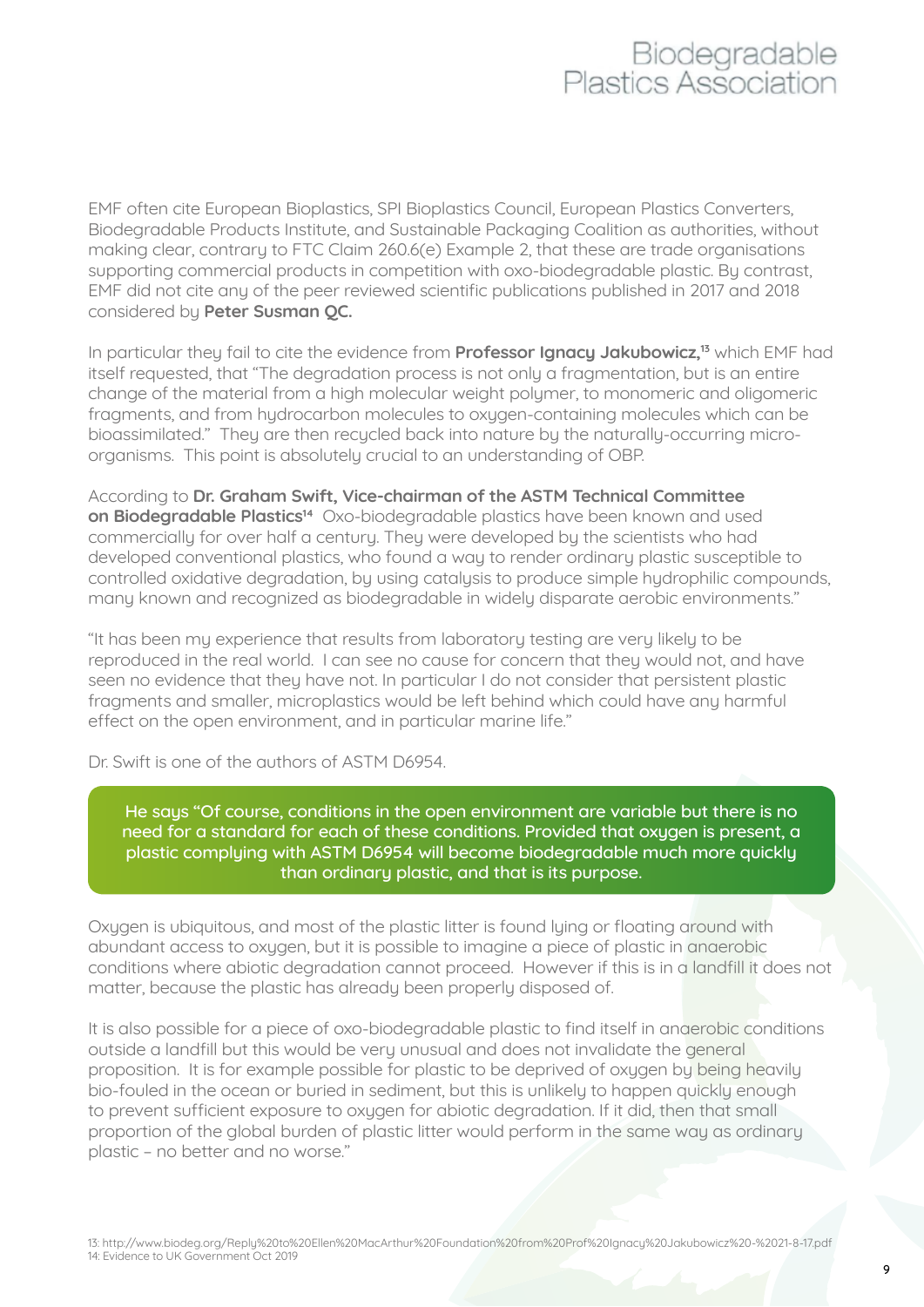### **Claims**

It is alleged that some claims made by companies in the biodegradable plastics industries are misleading. These allegations are disputed in relation to oxo-biodegradable plastic but misleading claims are sometimes made in every industry. Misleading claims are sometimes made about motor cars, but the way to deal with this is to ban the misleading claims, not the cars.

The "precautionary principle" is often relied upon, but the correct way to give effect to the precautionary principle in the EU is to refer any concerns to the European Chemicals Agency (ECHA) under Article 69 of REACH15 for an investigation and report.

#### The EU Commission published a report in January 2018<sup>16</sup>, but that report did not recommend a ban on "oxo-degradable" plastics, and no such ban was included in the draft Directive submitted by the Commission to the Parliament and Council.

Instead the Commission said that "a process to restrict the use of oxo-plastics in the EU will be started" and it asked ECHA to investigate "oxo-degradable" plastics because the Commission thought that they created microplastics. However, in October 2018 ECHA advised that it was not convinced that microplastics are formed. It was at about this time that a ban on "oxo-degradable" plastic<sup>17</sup> was added to the draft Directive in the Parliament.

There is a well-established procedure for restricting products, laid down in Articles 68-73 of REACH, but the EU have ignored these procedures, and the Directive is therefore open to legal challenge.

The EU have pre-empted the conclusion of the ECHA study (which they have now terminated) and have thereby deprived all stakeholders, of the safeguards which those Articles contain, including a scientific dossier under Annex XV, review by two consultation. - This is astonishing. committees, and public consultation. - This is astonishing.

The ECHA investigation into oxo-degradable plastics is the only one to have ever been terminated due to legislation circumventing the process.

15: Regulation 1907/2006

17: The Single-use Plastics Directive (Recital 15) is intended to ban plastic that "does not properly biodegrade and thus contributes to<br>microplastic pollution in the environment, is not compostable, negatively affects the scientific evidence that d2w oxo-biodegradable plastic does properly biodegrade, does not contribute to microplastic pollution and does not negatively affect the recycling of conventional plastic.

<sup>16:</sup> For OPA comment see http://www.biodeg.org/OPA%20responds%20to%20European%20Commission%20%20-%20%20%2019%20January%20 2018.pdf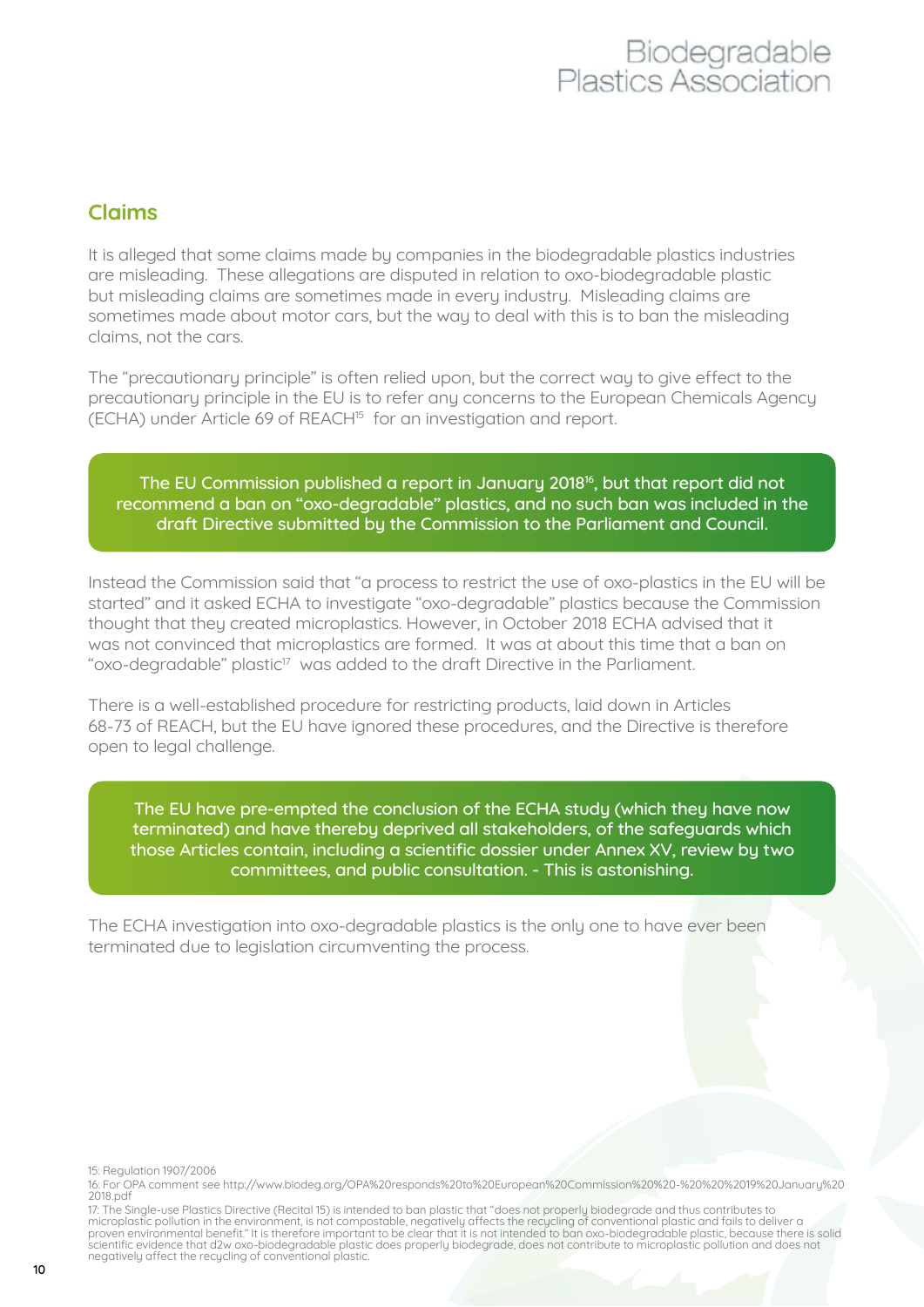### **Other Arguments**

There are a number of make-weight arguments – for example that biodegradable plastic will encourage littering. EMF are reluctant to make this argument against crop-based biodegradable plastic, but in any event it is mere speculation. In the opinion of Peter Susman QC "the criticism alleging that oxo-biodegradable plastic technology would materially encourage littering [can only be regarded] as fanciful and unrealistic."

Would the kind of person who throws plastic litter out of a car window look first at the label to satisfy himself that it is biodegradable? Suppose however for the sake of argument that they are right and that there would perhaps be 10% more plastic litter - is it better to have 110 oxobio items that will have biodegraded within a few months or even a few years, or 100 ordinary plastic items that will persist for a century or more?

Degradable plastic products (both oxo and hydro biodegradable) have been available to the public for more than 20 years but there is no evidence that people dispose more carelessly of them.

In our view it is not acceptable to continue debating this speculative proposition any longer, while thousands of tonnes of conventional plastic are getting into the environment every day, which will pollute the environment for decades into the future.

EMF claim that oxo-bio is incompatible with a circular economy, but the opposite is true. Ordinary plastic can certainly be recycled if it can be collected, but what of the plastic on land or sea which cannot be collected? If that plastic were oxo-bio it would complete the circle by being recycled back into nature by bacteria and fungi. It is said that oxo-bio products go against two core principles of the circular economy: designing out waste and pollution; and keeping products and materials in high-value use. However, these statements are not well founded. Oxo-biodegradable plastic is not intended to be wasted. It can be reused and recycled during its useful life, and is designed to biodegrade only if it has not been collected for re-use and recycling, but has instead escaped into the open environment as litter.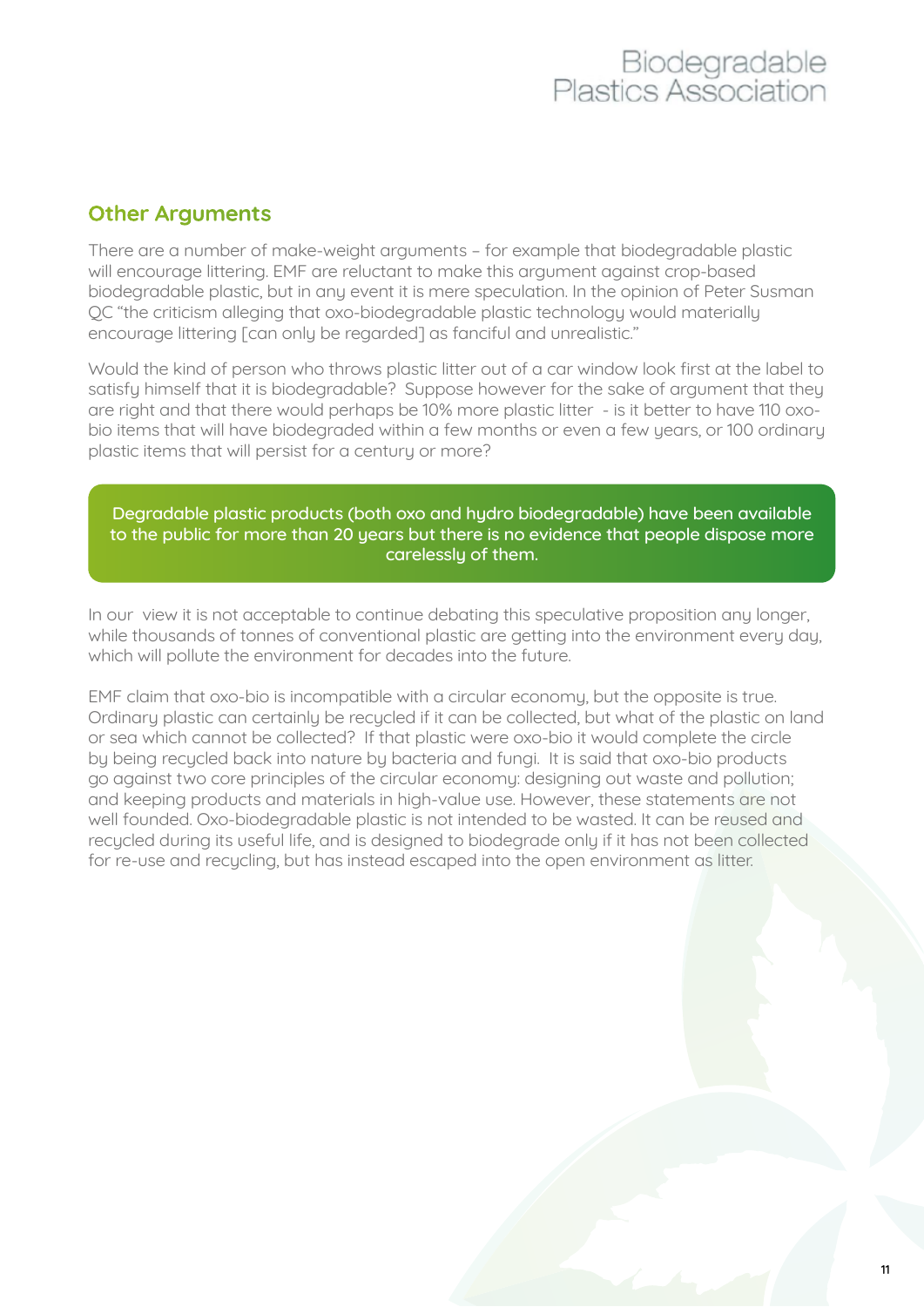### **Recycling**

It is claimed that "oxo-degradable plastics negatively affect the quality and economic value of plastic recyclates."

However...

...according to the recycling charity RECOUP<sup>18</sup> "In cases where plastic products are particularly lightweight and contaminated with other materials, the energy and resources used in a recycling process may be more than those required for producing new plastics. In such cases recycling may not be the most environmentally sound option.

These are the very products for which OBP technology is commonly used.

Separation of the different types of polymer is a problem with all types of plastic film, and is one reason why post-consumer plastic film is not attractive to recyclers. Other reasons are that the material is often contaminated, and it would not be cost-effective to clean it, given that the material from which it is made is inexpensive and readily available.

It is also costly in financial and environmental terms to collect it, transport it, sort it, bale it, store it, and then reprocess it, so it is generally sold as mixed plastic for low grade uses (not for longlife uses such as building films or pipes, which are normally made from virgin polymer or from used-plastics of known type and provenance).

It is said that "oxo-degradable plastic packaging cannot be detected by current technology at sufficient scale to be sorted out from conventional plastics." This is easily remedied by requiring the inclusion of a tracer in the OBP at manufacture which the equipment can recognise, but it is not necessary because oxo-biodegradable plastic can be safely recycled without separation. See reports by specialist researchers in Austria and South Africa.<sup>19</sup>

It is clear from these scientific reports that it is not necessary to add stabilisers unless the recuclate is being used to make long-life products, in which case the manufacturers of those products would be adding stabilisers anyway. These stabilisers are in a quantity and with a chemistry which they would normally use, and no special arrangements are necessary for recyclate containing OBP.

Most ordinary waste plastics will have been exposed to UV radiation, in particular agricultural film, and may have oxidised to some extent, but not enough to become biodegradable. Recyclers of mixed plastic wastes have no way of knowing which have been exposed and for how long, and it is also known that printing inks, and other chemicals will affect the recycling process. Therefore, the industry already has the problem of identification when dealing with post-consumer plastic films, and deals with it by using those materials for low-value/short-life applications such as carrier bags and garbage sacks.

In the last four years alone, enough masterbatch has been sold by one OPA member to make 600,000 tonnes of OBP products from polyethylene and polypropylene.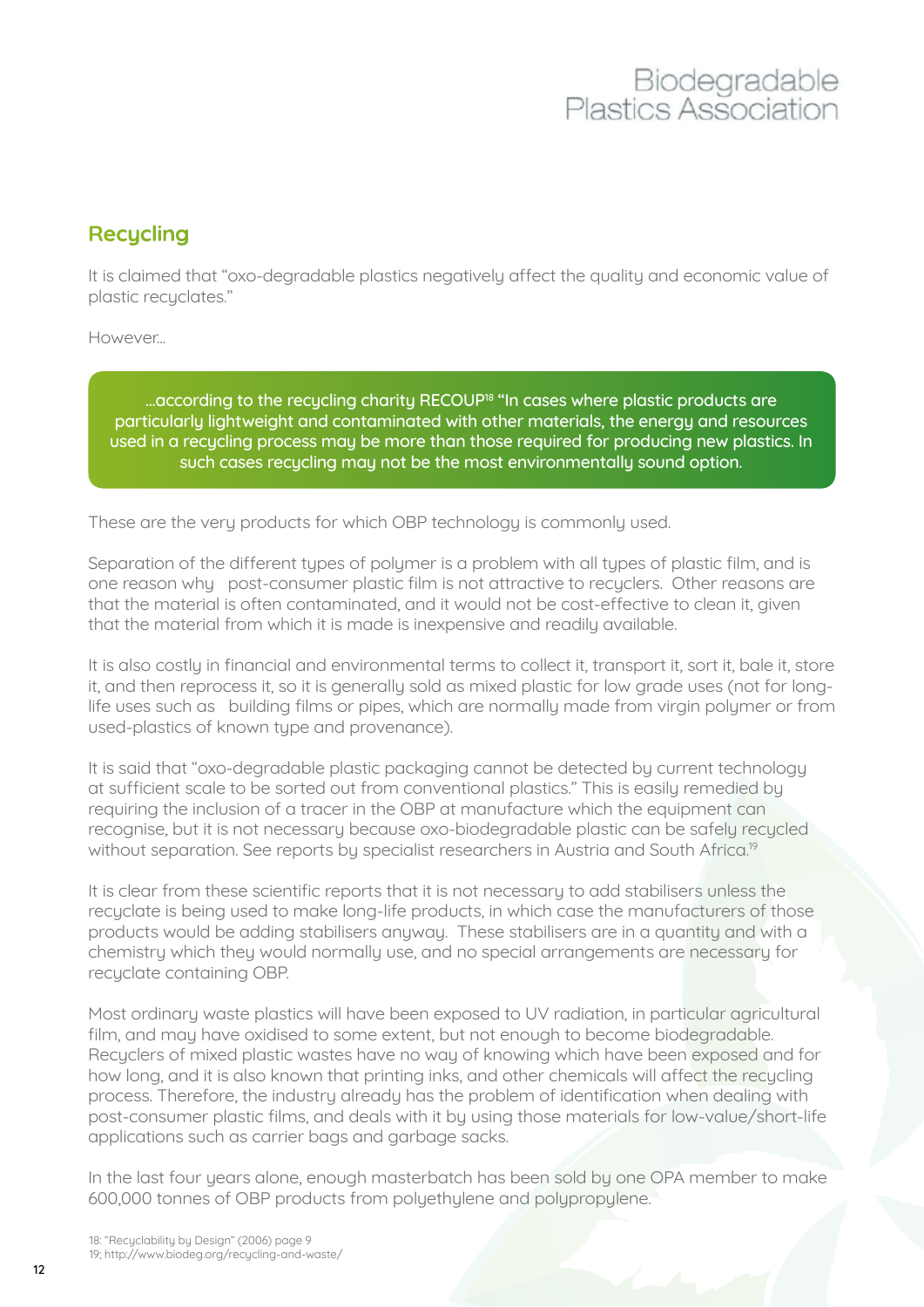We know that OBP products have been successfully recycled for the past 15 years by OPA members and their customers around the world, and in those 15 years we have heard no reports of any difficulty encountered.

Our experience is entirely consistent with the specialist reports, that oxo-bio plastic can be safely recycled, and the recyclers have presented no technical evidence and no actual experience, to the contrary.

Even if the points made in relation to recycling were valid, that is no reason to continue to use ordinary plastic, thousands of tons of which are getting into the oceans every day. These will undoubtedly create microplastics and will pollute the environment for many decades into the future.

It is time for a much better dialogue between the recyclers and the OBP industry. If we can combine oxo-biodegradable technology with the three R's of 'Reduce, Reuse and Recycle',and add a fourth R – "Remove," we can all help win the battle against plastic waste - for the lasting benefit of future generations.

Before leaving the topic of recycling, the specialist researchers also confirmed that crop-based 'compostable' plastics cannot be safely recycled with oil-based plastics. Therefore, anyone who wants to promote recycling should certainly be concerned about bio-based plastic. Some of it will get into the plastic waste recycling stream – especially as it is being promoted for carrier bags and packaging.